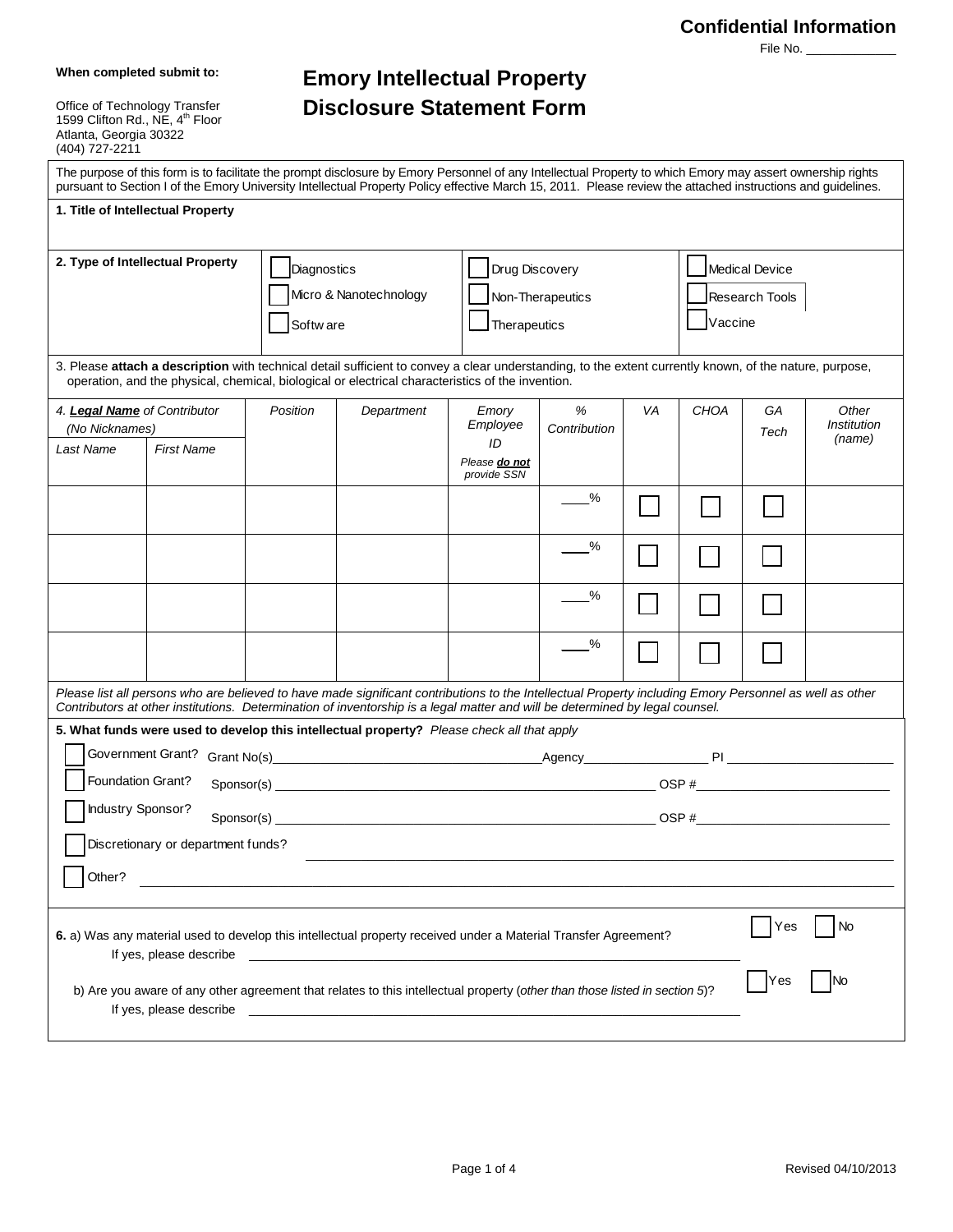| 7. Public Disclosure (accurate data is essential as prior disclosure may<br>affect the possibility of obtaining patent rights)                                                                                                                                                                                                                                                                                                                                                                                                                                                                                                                   | Date                   | References/Comments<br>Please include names of periodicals/journals<br>(use separate sheet if necessary) |
|--------------------------------------------------------------------------------------------------------------------------------------------------------------------------------------------------------------------------------------------------------------------------------------------------------------------------------------------------------------------------------------------------------------------------------------------------------------------------------------------------------------------------------------------------------------------------------------------------------------------------------------------------|------------------------|----------------------------------------------------------------------------------------------------------|
| A. First publication containing sufficient description to enable a person skilled<br>in this field to understand and to make or use the Intellectual Property<br>(Please include the date submitted or publication date, if published)                                                                                                                                                                                                                                                                                                                                                                                                           |                        |                                                                                                          |
| B. First public oral disclosure of Intellectual Property sufficient to enable a<br>person skilled in this field to understand and to make or use the invention<br>(include slides and/or presentation materials)                                                                                                                                                                                                                                                                                                                                                                                                                                 |                        |                                                                                                          |
| C. If this Intellectual Property is unpublished and undisclosed, provide the<br>anticipated publication or oral disclosure date and any submissions made for<br>potential publication.                                                                                                                                                                                                                                                                                                                                                                                                                                                           |                        |                                                                                                          |
| D. Other publications and/or public oral disclosures that provide background<br>information to this Intellectual Property                                                                                                                                                                                                                                                                                                                                                                                                                                                                                                                        |                        |                                                                                                          |
| E. First sale or public use of Intellectual Property                                                                                                                                                                                                                                                                                                                                                                                                                                                                                                                                                                                             |                        |                                                                                                          |
|                                                                                                                                                                                                                                                                                                                                                                                                                                                                                                                                                                                                                                                  |                        |                                                                                                          |
| Yes<br>8. Has the Intellectual Property been reduced to practice?                                                                                                                                                                                                                                                                                                                                                                                                                                                                                                                                                                                | No                     |                                                                                                          |
| 9. Please attach list of any commercial entities that may be interested in this Intellectual Property (provide as much detail as possible)                                                                                                                                                                                                                                                                                                                                                                                                                                                                                                       |                        |                                                                                                          |
|                                                                                                                                                                                                                                                                                                                                                                                                                                                                                                                                                                                                                                                  |                        |                                                                                                          |
|                                                                                                                                                                                                                                                                                                                                                                                                                                                                                                                                                                                                                                                  |                        |                                                                                                          |
| 10. This Intellectual Property was disclosed to and understood by:                                                                                                                                                                                                                                                                                                                                                                                                                                                                                                                                                                               |                        |                                                                                                          |
|                                                                                                                                                                                                                                                                                                                                                                                                                                                                                                                                                                                                                                                  |                        |                                                                                                          |
|                                                                                                                                                                                                                                                                                                                                                                                                                                                                                                                                                                                                                                                  |                        |                                                                                                          |
|                                                                                                                                                                                                                                                                                                                                                                                                                                                                                                                                                                                                                                                  |                        |                                                                                                          |
| I (we) hereby declare that all statements made herein of my own knowledge are true and that all statements made on information and belief<br>are believed to be true.                                                                                                                                                                                                                                                                                                                                                                                                                                                                            |                        |                                                                                                          |
| Pursuant to the Emory University Intellectual Property Policy, I (We) hereby confirm the assignment of all of my (our) right, title and interest to<br>this Intellectual Property to Emory University and agree to execute all documents as requested, to assign to Emory University all of my (our)<br>rights to any patent application filed on this Intellectual Property, and to cooperate with the Emory University Office of Technology Transfer in<br>the protection of this Intellectual Property. Emory University will share income derived from the Intellectual Property with the inventor(s)<br>according to its standard policies. |                        |                                                                                                          |
|                                                                                                                                                                                                                                                                                                                                                                                                                                                                                                                                                                                                                                                  |                        |                                                                                                          |
| Contributor's Signature (Emory Personnel)<br>Date                                                                                                                                                                                                                                                                                                                                                                                                                                                                                                                                                                                                |                        | Contributor's Signature (Emory Personnel)<br>Date                                                        |
| <b>Campus Address</b>                                                                                                                                                                                                                                                                                                                                                                                                                                                                                                                                                                                                                            | <b>Campus Address</b>  |                                                                                                          |
| Campus Phone<br><b>Campus Email Address</b>                                                                                                                                                                                                                                                                                                                                                                                                                                                                                                                                                                                                      | Campus Phone           | Campus Email Address                                                                                     |
| Home Address<br>City, State, Zip                                                                                                                                                                                                                                                                                                                                                                                                                                                                                                                                                                                                                 | Home Address           | City, State Zip                                                                                          |
| Country of Citizenship                                                                                                                                                                                                                                                                                                                                                                                                                                                                                                                                                                                                                           | Country of Citizenship |                                                                                                          |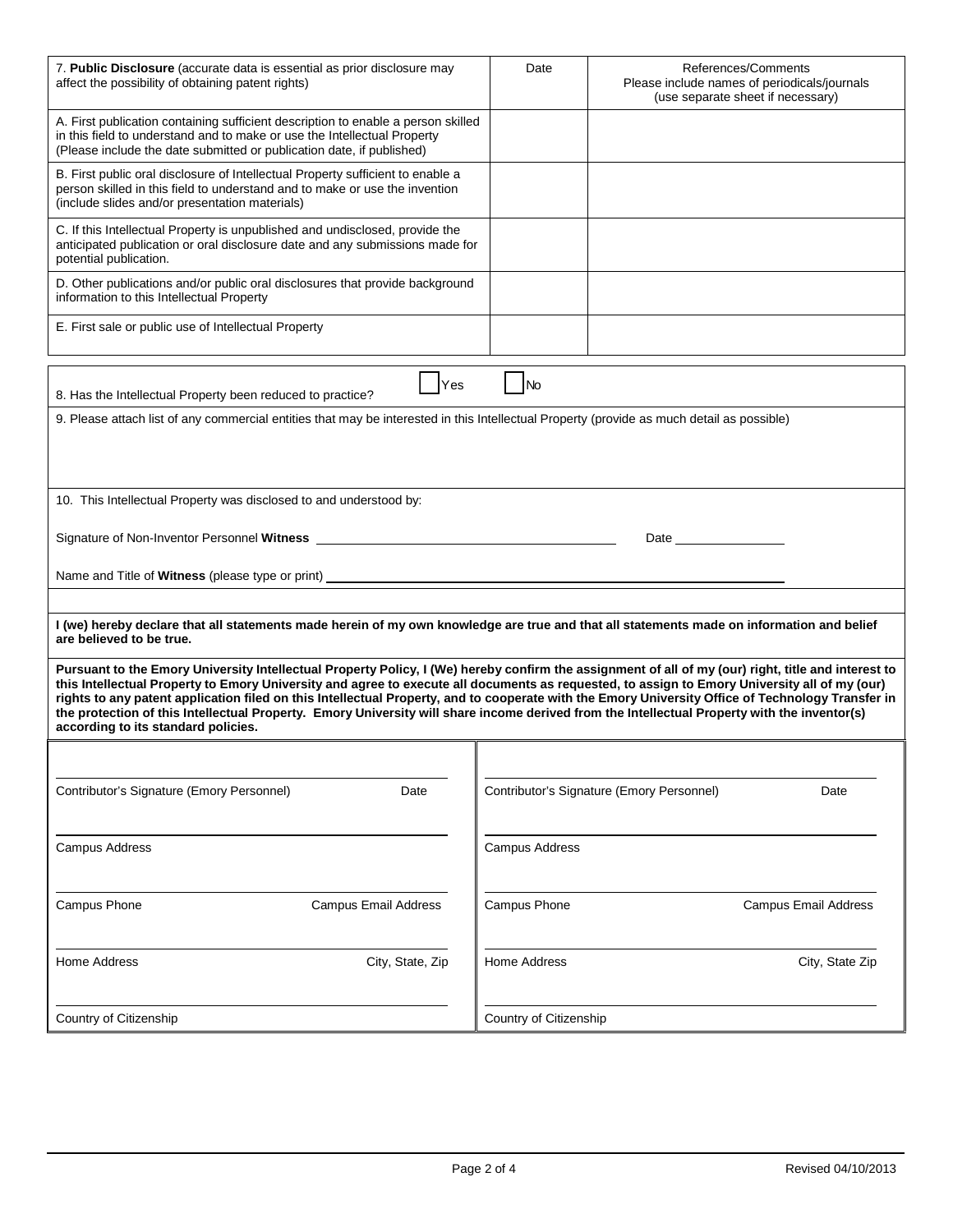## **Confidential Information**

| Contributor's Signature (Emory Personnel) | Date                        | Contributor's Signature (Emory Personnel) | Date                        |
|-------------------------------------------|-----------------------------|-------------------------------------------|-----------------------------|
| <b>Campus Address</b>                     |                             | Campus Address                            |                             |
| Campus Phone                              | <b>Campus Email Address</b> | Campus Phone                              | <b>Campus Email Address</b> |
| <b>Home Address</b>                       | City, State, Zip            | Home Address                              | City, State, Zip            |
| Country of Citizenship                    |                             | Country of Citizenship                    |                             |